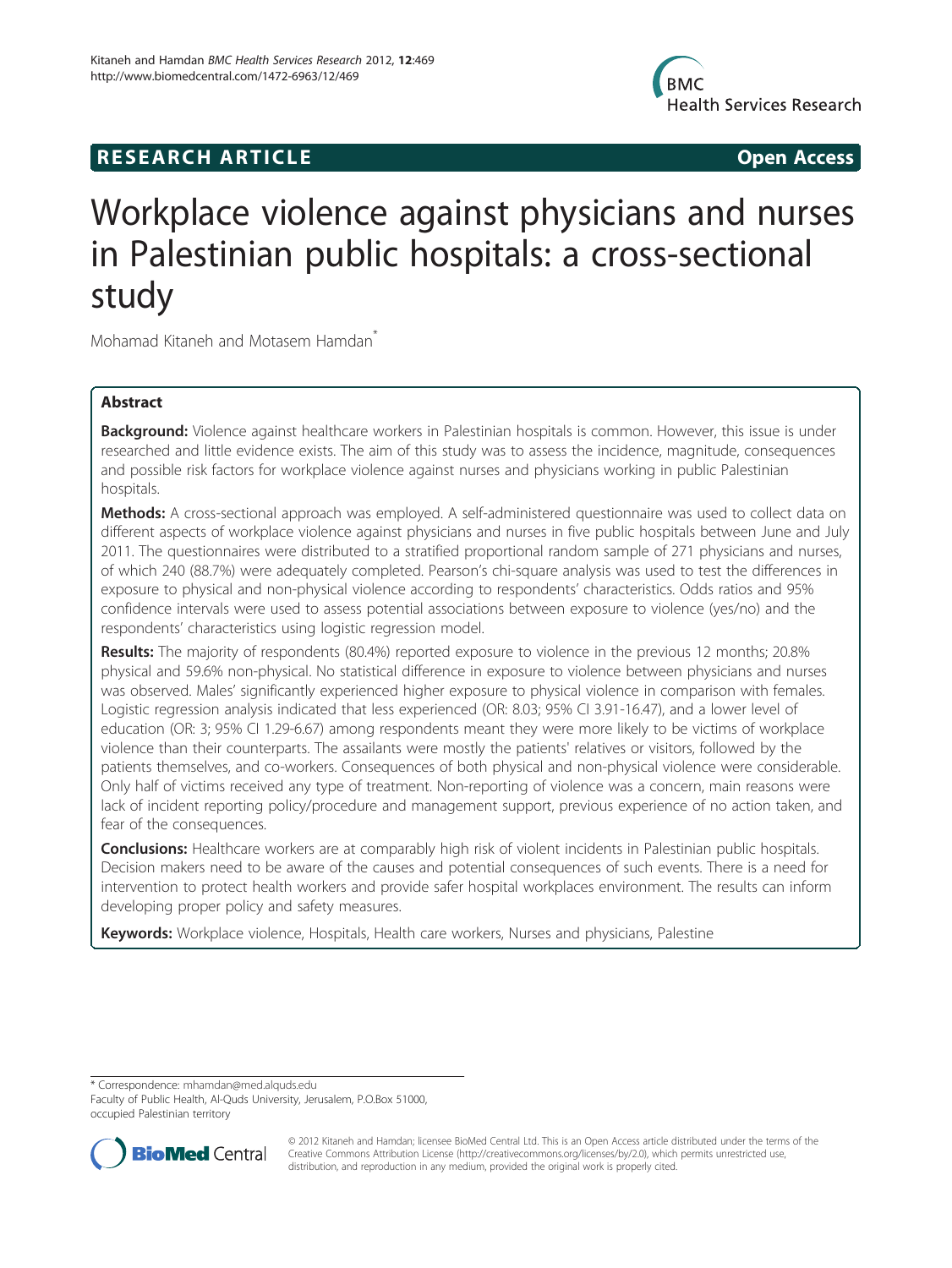## Background

Workplace violence in the health sector is a worldwide concern with healthcare workers being at high risk of being victims [[1\]](#page-8-0). Violence includes any physical assault, verbal abuse or threatening behavior occurring in a workplace setting [\[2](#page-8-0)]. Both physical and non-physical violence against health care workers is a major problem affecting their health and productivity. Moreover, the consequences of workplace violence in the health sector have a significant impact on the effectiveness of health systems, especially in developing countries [\[3](#page-8-0)].

Although health care providers are increasingly concerned about the escalating incidence of workplace violence, there is a lack of evidence to support this concern due to low violence reporting rates [\[4](#page-8-0)]. In the Arab region also there is relatively limited research conducted on violence in health care settings [\[5](#page-8-0)-[11\]](#page-8-0).

Palestine is a country in chronic conflict and economic emergency [[12\]](#page-8-0). The Palestinian Ministry of Health (MoH) is the main provider of health care services. The majority of the population is covered by the governmental health insurance scheme by which they are entitled to public services. This has increased the burden on limited public services, where most of public hospitals have high rates of service utilization and bed occupancy [[13\]](#page-8-0). Besides routine care, these hospitals act as the main source of care for patients and injured people during political emergencies. Public hospitals are also known to suffer from many problems including understaffing and the frequent shortages of medicines and supplies which cause patients to wait for a long time before receiving services [\[14](#page-8-0)]. It is believed that these problems may cause violence against physicians and nurses. However, there remains a lack of adequate research evidence about the issue.

This study aims to assess the incidence, magnitude, and possible risk factors for workplace violence against nurses and physicians working in public hospitals in Palestine. It also examines the consequences of violence, professionals' incident reporting patterns, and existing violence prevention and safety measures from health care workers' perspectives. The study results can support the development of sound policy and strategies to prevent and manage work place violence against health workers in the country.

## Methods

## Study setting

There are eleven general MoH hospitals in the West Bank (WB). The study setting consisted of five of these public hospitals located in the five northern districts (Tulkarem, Nablus, Jenin, Qalqilya, Salfit) in the WB. The total number of the studied hospitals beds was 554 beds; about 41% of the total public beds in the WB [[13](#page-8-0)].

#### Study design

A cross-sectional design was adopted. Data were collected between June and July 2011. The study population  $(n = 928)$  consisted of all the licensed physicians  $(n = 928)$ 292) and nurses  $(n = 636)$  who work on a full-time basis and with at least one year experience in these hospitals. Trainees or interns were excluded from the study. The population of the study was about 45% of the total physicians and nurses working in the MoH hospitals in the WB [[13](#page-8-0)].

A proportionate stratified random sample was obtained from the study population. The total sample size was calculated from the study population  $(n = 928)$ based on the assumptions of  $\alpha = 0.05$ , confidence interval 95%, and margin of error 0.05. The targeted 5 hospitals represented strata. The sample size from each stratum was proportional to its size in the study population, and within that the number of physicians and nurses were also proportionally calculated. This resulted in a sample of 271, composed of 84 physicians (31%) and 187 nurses (69%). The sample was randomly selected from each hospital.

#### Study instrument

In this study work related violence is defined as any activity associated with the job or any event that occurs in the work environment that involves the intentional use of physical force or emotional abuse against an employee and results in physical or emotional injury and consequences [[15,16\]](#page-8-0). Moreover, non-physical assault includes threat, sexual harassment, and verbal abuse [[16\]](#page-8-0).

The study instrument was prepared on the basis of the questionnaires used in two earlier studies [\[15,16](#page-8-0)]. The instrument was modified to fit the objectives of the study and the Palestinian hospitals context and was translated into Arabic. It was reviewed by five experts (nurses and physicians) to enhance its validity. Experts assessed the clarity, relevancy, comprehensiveness, and sensitivity of the tool to the culture. Basically, the expert comments were about the definitions of the violence, in specific the sexual violence, and clarity of some questions. The modified questionnaire was then pilot tested with 20 participants (physicians and nurses), who were excluded from the study sample.

The questionnaire gathered information on the following areas; socio-demographic data of the participants, exposure to physical and non-physical violence in the past 12 months, characteristics of perpetrators, magnitude and consequence of violence, incident reporting, availability of policies/procedures, training programmes, and safety measures in the workplace.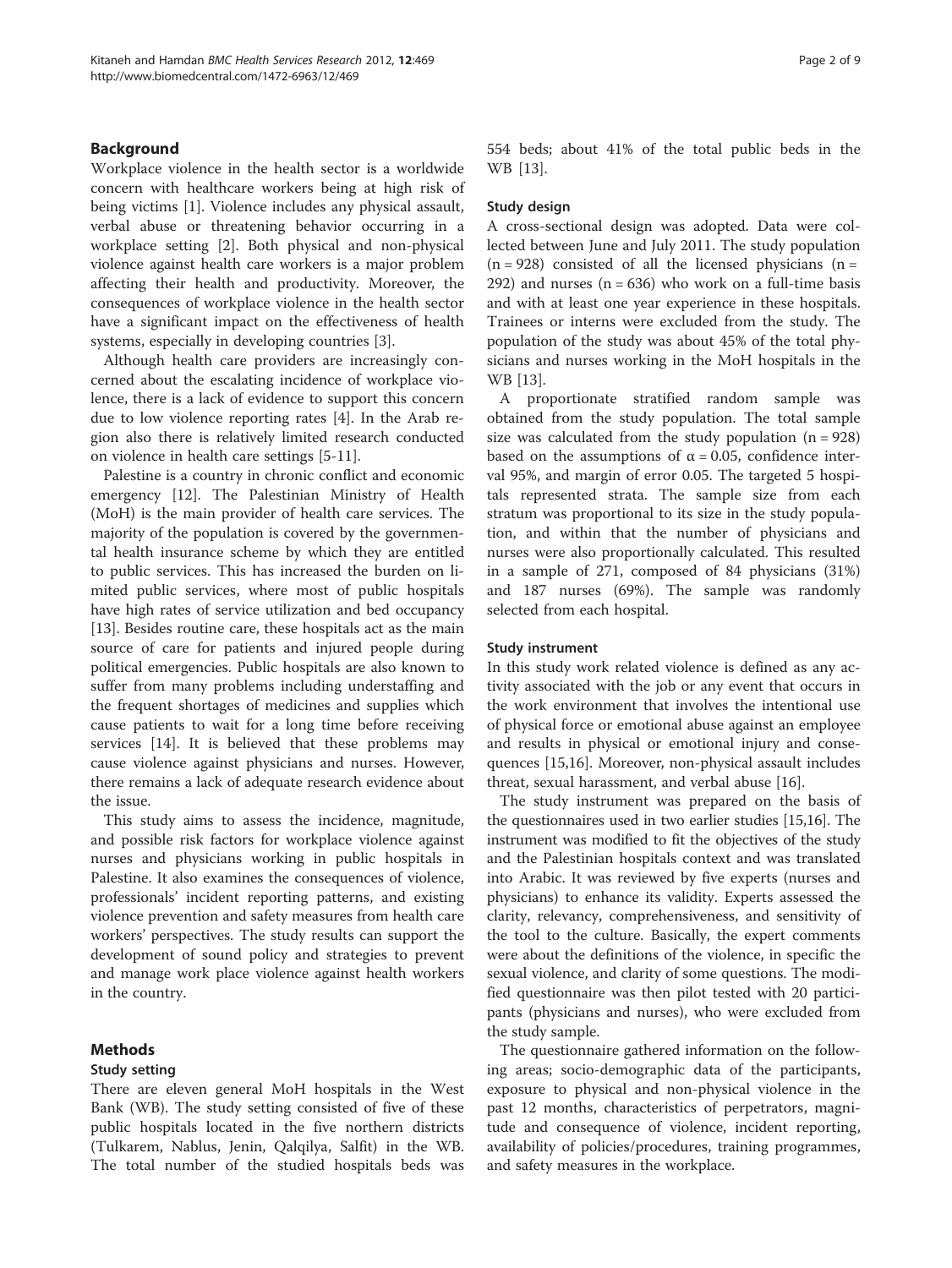## Data collection

A self-administered questionnaire was distributed to 271 nurses and physicians. Permission to conduct the study and ethical approval were obtained from the MoH and Al-Quds University review board. Written consent was also obtained from participants after explaining the aim and assuring the confidentiality of the study; 249 questioners were completed, of which 240 were adequately completed. The general response rate was 88.7%; for physicians 95.2% and for nurses 85.5% respectively.

#### Data analysis

Descriptive statistics were completed relating to the respondents' characteristics. Pearson's chi-square analysis was used to test the differences in exposure to violence (physical and non-physical violence) according to respondents' characteristics. Crude odds ratios and 95% confidence intervals were used to assess potential associations between exposures to violence in general (yes/no) and respondents' characteristics including gender, profession, age, years of experience, educational level, hospital department. Adjustment was then made for the same pre-mentioned covariates using a logistic regression model; the dependent variable being exposure to violence (yes, no). Data was analyzed using the Statistical Package for Social Sciences version 19. A  $p$  value <0.05 was considered statistically significant in the analysis.

#### Results

The study respondents' characteristics are provided in Table 1. The majority of respondents were females (59.2%), nurses (65.8%), younger than 41 years old (80.4%), holding a bachelor's or higher degree (76.2%), with the experience more than five years (71.8%) in the profession, and work in shifts (68.3%). Moreover, most of them (78.7%) worked in medium or large sized (≥75beds) hospitals, the primary departments in which they regularly worked were medical/ surgical (21.7%), followed by emergency (20.4%), more than one department (11.7%), pediatrics (10.8%), and dialyses (10%).

#### Incidence of workplace violence

In the 12 months prior to the survey, 80.4% of the respondents reported exposure to workplace violence. Of them, 20.8% reported exposure to physical violence, 59.6% reported non-physical violence that included 38.3% verbal abuse, 19.6% threats, and 1.7% sexual harassment. Meanwhile, 16.7% reported exposure to both physical and non-physical violence in the past 12 months (Table [2\)](#page-3-0).

## Associations between exposure to violence and respondents' characteristics

Table [3](#page-3-0) shows the descriptive association between respondents' characteristics and exposure to physical

#### Table 1 Characteristics of the respondents  $(n = 240)$

| Characteristic                      | N   | $\%$ |
|-------------------------------------|-----|------|
| Gender                              |     |      |
| Male                                | 98  | 40.8 |
| Female                              | 142 | 59.2 |
| Profession                          |     |      |
| Physician                           | 82  | 34.2 |
| Nurse                               | 158 | 65.8 |
| Age groups                          |     |      |
| $\leq$ 30 years                     | 89  | 37.1 |
| 31-40 years                         | 104 | 43.3 |
| 41-60 years                         | 47  | 19.6 |
| <b>Years of experience</b>          |     |      |
| 1-5 years                           | 68  | 28.3 |
| 6-10 years                          | 87  | 36.3 |
| 11-15 years                         | 45  | 18.8 |
| Above 16 years                      | 40  | 16.7 |
| Level of education                  |     |      |
| Diploma 2 years                     | 57  | 23.8 |
| Bachelor's                          | 163 | 67.9 |
| Graduate studies                    | 20  | 8.3  |
| Work in shifts                      |     |      |
| Yes                                 | 164 | 68.3 |
| No                                  | 76  | 31.7 |
| <b>Hospital size</b>                |     |      |
| Small, < 75 beds                    | 51  | 21.3 |
| Medium, 75-150 beds                 | 109 | 45.4 |
| Large, $> 75$ beds                  | 80  | 33.3 |
| Department                          |     |      |
| Medical/Surgical                    | 52  | 21.7 |
| Emergency                           | 49  | 20.4 |
| Pediatrics                          | 26  | 10.8 |
| Split time more than one department | 28  | 11.7 |
| Dialyses                            | 24  | 10.0 |
| Intensive care                      | 22  | 9.2  |
| Operating/Recovery Room             | 14  | 5.8  |
| Other department                    | 25  | 10.4 |

and nonphysical violence in the past 12 months. The results indicated that males (27.6%) had a significantly higher percentage of exposure to physical violence than females ( $P = 0.033$ ), however, there was no significant difference in relation to reported non-physical violence by gender. Similarly, those whose education level was below bachelor's degree reported a significantly higher percentage of physical violence incident ( $P = 0.022$ ), but there was no significant difference in the percentage of non-physical violence in relation to the participants' education level  $(P = 0.062)$ . Respondents who had less than 10 years of experience reported a significantly higher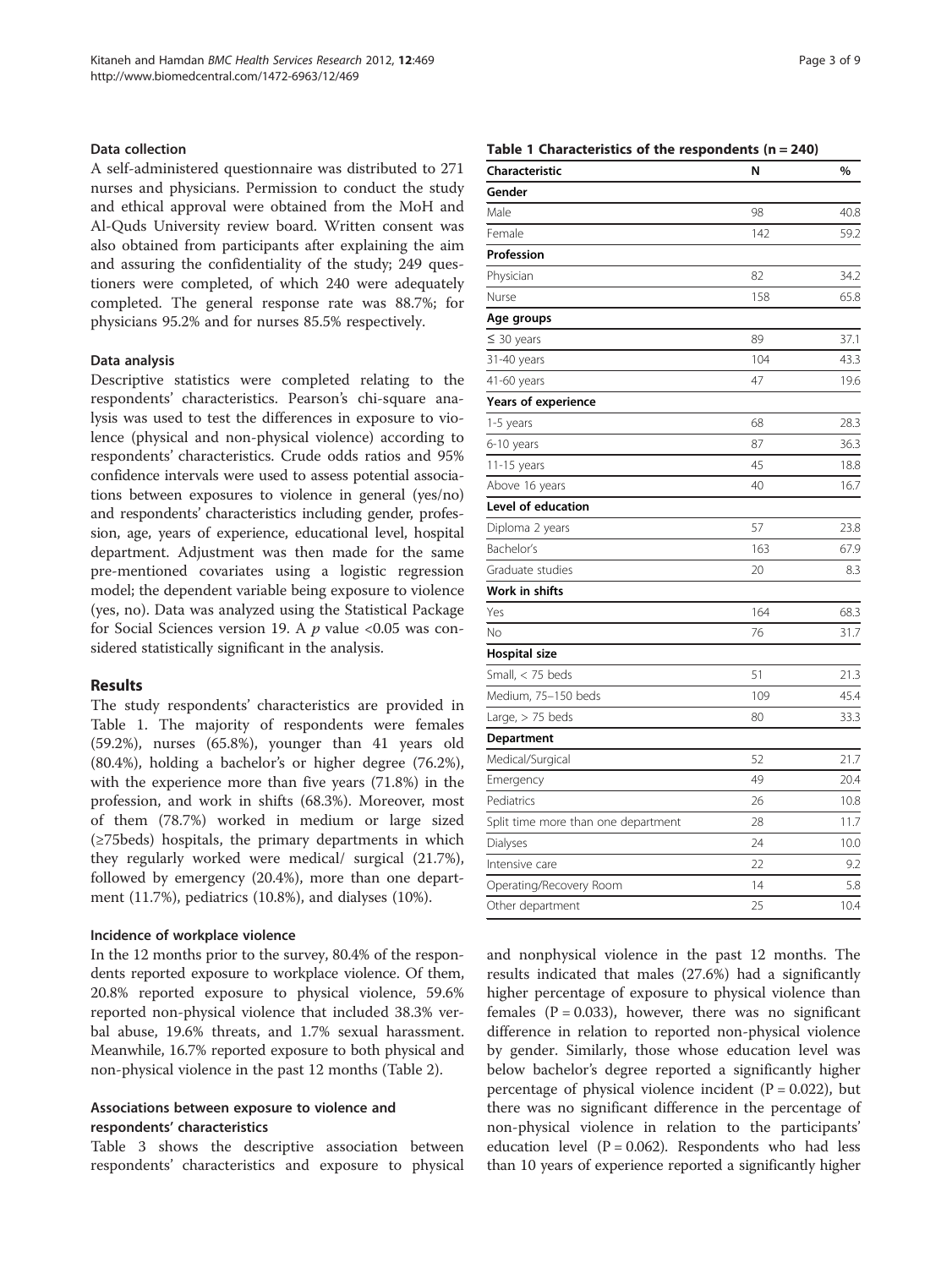| Page 4 |  |
|--------|--|
|        |  |

| <b>Exposure to</b><br>violence | Physical<br>assault |      |                |      |        |      | Non-physical |      |                    |      | Overall<br>incidence |      |
|--------------------------------|---------------------|------|----------------|------|--------|------|--------------|------|--------------------|------|----------------------|------|
|                                |                     |      | <b>Threats</b> |      | Verbal |      | Sexual       |      | Total non-physical |      |                      |      |
|                                | N                   | %    | Ν              | $\%$ | N      | %    | N            | $\%$ | N                  | %    | N                    | %    |
| Yes                            | 50                  | 20.8 | 47             | 19.6 | 92     | 38.3 |              |      | 143                | 59.6 | 40                   | 16.7 |
| No                             | 190                 | 79.2 | 193            | 80.4 | 148    | 61.  | 236          | 98.3 | 97                 | 40.4 | 200                  | 83.3 |

<span id="page-3-0"></span>Table 2 Incidence of exposure to workplace violence (n = 240)

percentage of both physical  $(P = 0.001)$  and non-physical (P < 0.001) violent incidents compared to respondents who had more years of experience. No significant differences were found in the percentages of reported physical or non-physical violent incidents and respondents' age, profession, work in shifts, or hospital department  $(P > 0.05)$ .

Table [4](#page-4-0) shows the results of the unadjusted and multivariate-adjusted odds ratios for the exposure to violence (yes/ no) with their 95% confidence intervals according to the different characteristics of the respondents. Unadjusted crude odds ratios analysis indicates that exposure to violence incidents was significantly associated with respondents who were younger than 30 years old  $(P = 0.01)$ , who had less than 10 years of experiences in the health sector  $(P < 0.001)$ , and who had less than a bachelor's degree of educational level ( $P = 0.022$ ).

In comparison, the multivariate-adjusted odds ratios model shows that only two respondents' characteristics remained significantly associated with exposure to work violence (Table [4\)](#page-4-0). In particular, respondents who had less than 10 years of experience were 8 times more likely to be victims of violent incidents than those who had more experience  $(P < 0.001)$ . Also, respondents who had less than bachelor's degree level of education were almost 3 times more likely to be victims of violent incidents than those who had a higher educational level  $(P = 0.01)$ .

#### Characteristics of perpetrators

Table [5](#page-4-0) shows the characteristics of perpetrators by type of violence. The respondents described perpetrators of physical violence as mainly males (76%), less than 36 years (88%), not impaired (58%) or impaired due to

| Table 3 Characteristics of exposures to physical and non-physical violence in the last 12 months (n = 240) |  |  |
|------------------------------------------------------------------------------------------------------------|--|--|
|                                                                                                            |  |  |

|                     | Physical violence |      |        |         |     | Non-physical violence* |          |           |
|---------------------|-------------------|------|--------|---------|-----|------------------------|----------|-----------|
|                     | N                 | %    | $x^2$  | P-value | N   | $\%$                   | $\chi^2$ | P-value   |
| Gender              |                   |      |        |         |     |                        |          |           |
| Male                | 27                | 27.6 | 4.532  | 0.033   | 52  | 53.1                   | 2.926    | 0.087     |
| Female              | 23                | 16.2 |        |         | 91  | 64.1                   |          |           |
| Age                 |                   |      |        |         |     |                        |          |           |
| $\leq$ 30 years     | 21                | 23.6 | 0.654  | 0.419   | 59  | 66.3                   | 2.644    | 0.104     |
| >30 years           | 29                | 19.2 |        |         | 84  | 55.6                   |          |           |
| Profession          |                   |      |        |         |     |                        |          |           |
| Physician           | 19                | 23.2 | 0.413  | 0.521   | 51  | 62.2                   | 0.353    | 0.553     |
| Nurse               | 31                | 19.6 |        |         | 92  | 58.2                   |          |           |
| <b>Education</b>    |                   |      |        |         |     |                        |          |           |
| < Bachelor's degree | 18                | 31.6 | 5.234  | 0.022   | 40  | 70.2                   | 3.483    | 0.062     |
| ≥ Bachelor's degree | 32                | 17.5 |        |         | 103 | 56.3                   |          |           |
| Experience          |                   |      |        |         |     |                        |          |           |
| $\leq$ 10 years     | 42                | 27.1 | 10.410 | 0.001   | 115 | 74.2                   | 38.793   | P < 0.001 |
| $> 10$ years        | 8                 | 9.4  |        |         | 28  | 32.9                   |          |           |
| Work in shifts      |                   |      |        |         |     |                        |          |           |
| Yes                 | 37                | 22.6 | 0.937  | 0.333   | 96  | 58.5                   | 0.236    | 0.627     |
| <b>No</b>           | 13                | 17.1 |        |         | 47  | 61.8                   |          |           |
| Department          |                   |      |        |         |     |                        |          |           |
| Inpatient           | 30                | 18.6 | 1.435  | 0.231   | 95  | 59.0                   | 0.068    | 0.795     |
| Outpatient          | 20                | 25.3 |        |         | 48  | 60.8                   |          |           |

\* Nonphysical violence includes threats, verbal abuse and sexual harassment.

 $\chi^2$ : Pearson Chi-Square Test.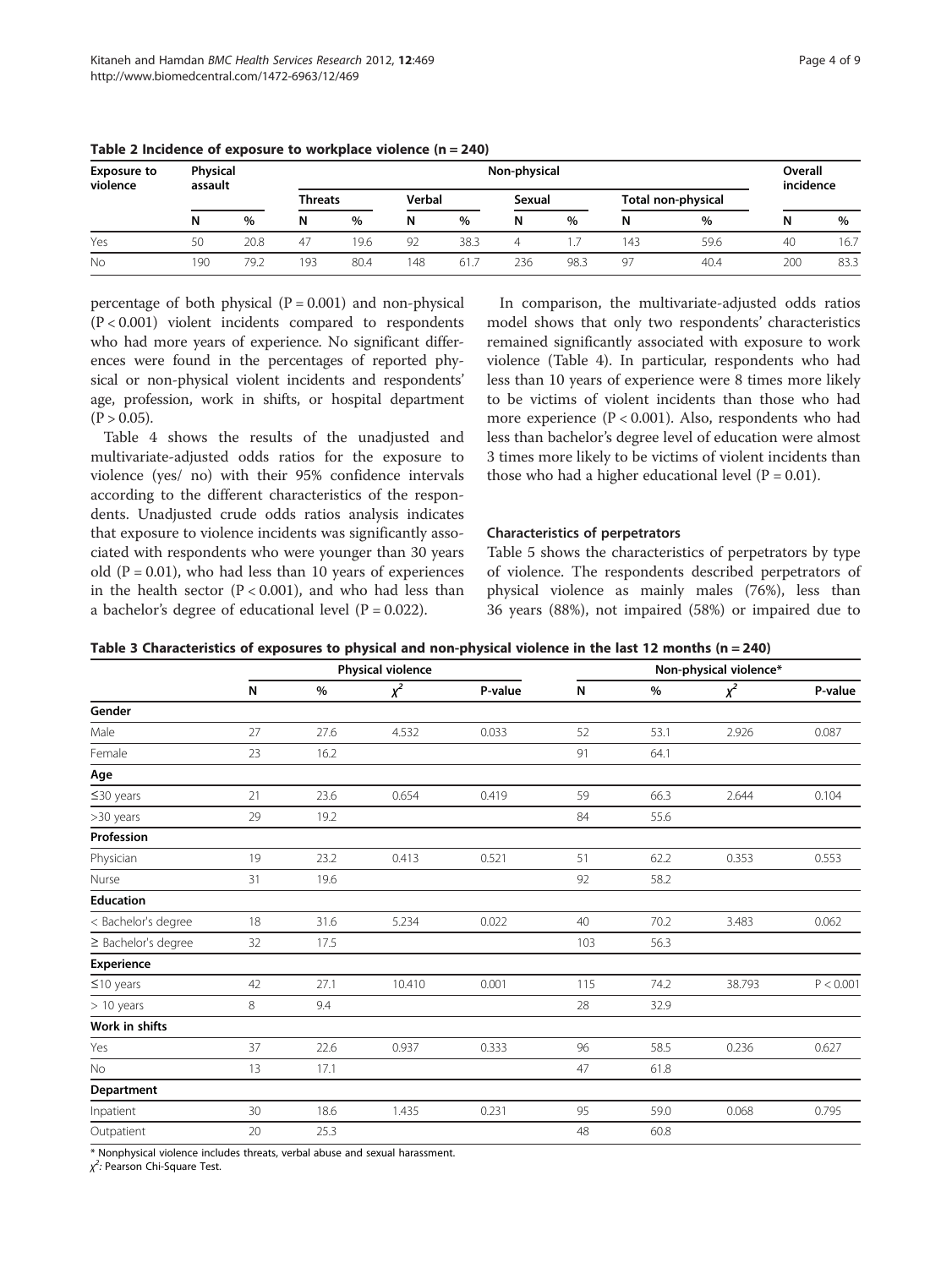|                                                                                                                                                    | Unadjusted |               | P-value |      | Adjusted*     | P-value |
|----------------------------------------------------------------------------------------------------------------------------------------------------|------------|---------------|---------|------|---------------|---------|
|                                                                                                                                                    | OR         | 95% CI        |         | OR   | 95% CI        |         |
| Gender                                                                                                                                             |            |               |         |      |               |         |
| Male                                                                                                                                               | 0.76       | $0.88 - 2.56$ | 0.135   | 0.66 | $0.35 - 1.23$ | 0.195   |
| Female                                                                                                                                             | 1.0        | Reference     |         | 1.0  | Reference     |         |
| Age                                                                                                                                                |            |               |         |      |               |         |
| $\leq 30$ years                                                                                                                                    | 2.11       | $0.27 - 0.84$ | 0.010   | 0.81 | $0.37 - 1.71$ | 0.572   |
| >30 years                                                                                                                                          | 1.0        | Reference     |         | 1.0  | Reference     |         |
| Profession                                                                                                                                         |            |               |         |      |               |         |
| Physicians                                                                                                                                         | 1.53       | $0.42 - 1.3$  | 0.292   | 1.65 | $0.82 - 3.35$ | 0.163   |
| Nurses                                                                                                                                             | 1.0        | Reference     |         | 1.0  | Reference     |         |
| <b>Experience</b>                                                                                                                                  |            |               |         |      |               |         |
| $<$ 10 years                                                                                                                                       | 7.05       | $0.08 - 0.26$ | 0.001   | 8.03 | 3.91-16.47    | 0.001   |
| $\geq$ 10 years                                                                                                                                    | 1.0        | Reference     |         | 1.0  | Reference     |         |
| <b>Education</b>                                                                                                                                   |            |               |         |      |               |         |
| <bachelor's degree<="" td=""><td>2.3</td><td><math>0.22 - 0.86</math></td><td>0.016</td><td>2.94</td><td>1.29-6.67</td><td>0.010</td></bachelor's> | 2.3        | $0.22 - 0.86$ | 0.016   | 2.94 | 1.29-6.67     | 0.010   |
| ≥Bachelor's degree                                                                                                                                 | 1.0        | Reference     |         | 1.0  | Reference     |         |
| Department                                                                                                                                         |            |               |         |      |               |         |
| Inpatient                                                                                                                                          | 0.8        | $0.71 - 2.2$  | 0.451   | 0.75 | $0.39 - 1.45$ | 0.393   |
| Outpatient                                                                                                                                         | 1.0        | Reference     |         | 1.0  | Reference     |         |

<span id="page-4-0"></span>

|  |  |  | Table 4 Un-adjusted and multivariate-adjusted odds ratios for exposure to violence among respondents |
|--|--|--|------------------------------------------------------------------------------------------------------|
|--|--|--|------------------------------------------------------------------------------------------------------|

\* Adjusted for independent variables: Gender, profession, experience, education, age, and department.

OR: Odds ratios, CI: Confidence interval, Reference: reference category in the logistic regression model.

illness or prescribed medications (38%), perpetrators were mainly patient visitors/ relatives (48%), followed by patients/ clients (38%), and co-workers (14%) (including supervisors, physicians, nurses, others). In comparison, non-physical violence, perpetrators were mainly females (63.6%), of older age (36–60 years) (44.1%), not impaired

(53.8%), and patients' relatives (42%), coworkers (37.1%), and patients/clients (21%).

## Magnitude and consequence of violent events

The results relating to the magnitude of the violent incidents showed that the majority of the participants

## Table 5 Characteristics of perpetrators associated with physical and non-physical violence

|                                                             | Physical assailant |      | Non-physical assailant* |      |
|-------------------------------------------------------------|--------------------|------|-------------------------|------|
|                                                             | N                  | $\%$ | N                       | $\%$ |
| Gender                                                      |                    |      |                         |      |
| Male                                                        | 38                 | 76.0 | 52                      | 36.4 |
| Female                                                      | 12                 | 24.0 | 91                      | 63.6 |
| Age group                                                   |                    |      |                         |      |
| $≤18$ years                                                 | 18                 | 36.0 | 31                      | 21.7 |
| 19-35 years                                                 | 26                 | 52.0 | 49                      | 34.3 |
| 36-60 years                                                 | 6                  | 12.0 | 63                      | 44.1 |
| Impaired perpetrators                                       |                    |      |                         |      |
| Yes, under the influence of illness or prescribed medicines | 18                 | 36.0 | 35                      | 24.5 |
| Yes, under influence of other drugs or alcohol              |                    | 2.0  | 10                      | 7.0  |
| Not impaired                                                | 29                 | 58.0 | 77                      | 53.8 |
| Not sure                                                    | 2                  | 4.0  | 21                      | 14.7 |
| Relationship with perpetrators/ sources of violence         |                    |      |                         |      |
| Patient/ clients                                            | 19                 | 38.0 | 30                      | 21.0 |
| Visitors/ patient relatives                                 | 24                 | 48.0 | 60                      | 42.0 |
| Co-workers (supervisors, physicians, nurses, others)        | 7                  | 14.0 | 53                      | 37.1 |
|                                                             |                    |      |                         |      |

\* Nonphysical violence includes threats, verbal abuse and sexual harassment.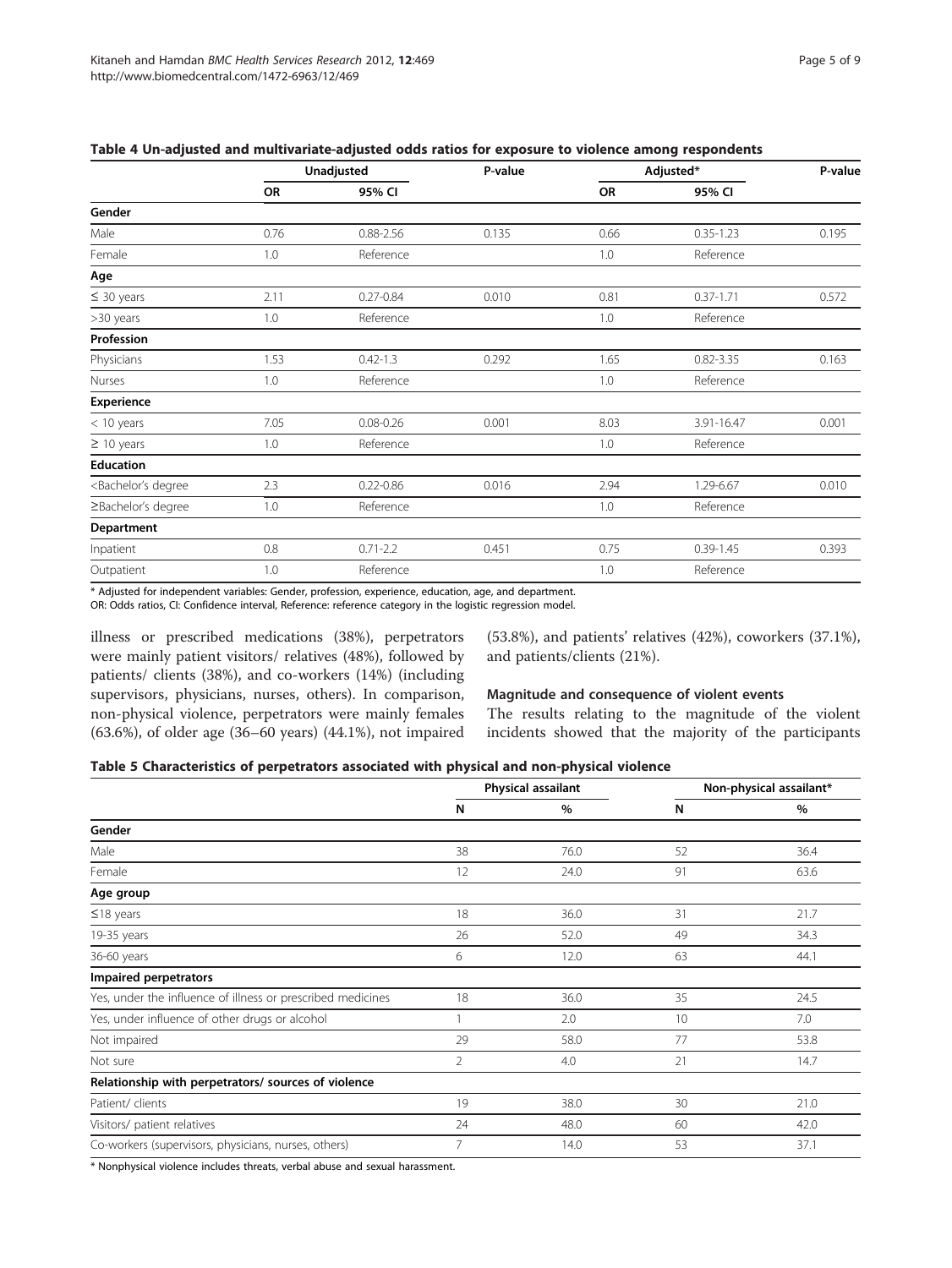reported exposure to a single violent physical (78%) and non-physical (71.3%) events; repeated events were respectively 22% and 28.7%. With regard to the timing of physical assaults, 48% of them happened in the evening, 20% in the night, 26% in the morning, and 6% were unsure about the time. Non-physical violence mainly (86%) happened face to face, 8.4% indicated through phone conversation and 5.6% by other means. Aggression mainly occurred in office stations (22%), patients' rooms (14%), hallways (14%), and in the reception/ waiting area (10%).

The most frequent consequences of physical violence were anger (44%), depression (22%), fear or stress (14%), headache/ fatigue (8%), and frustration (6%). In nonphysical violence consequences were anger (50.3%), headache/ fatigue (18.2%), depression (12.6%), and frustration (8.4%) (Table 6). Victims of physical assault were mainly treated by physicians (28%), psychiatrist (8%), or self treated (18%) and 46% received no treatment. Whereas for non-physical assault a large percentage had no treatment (62.9%), self treated (30%), or received psychiatric treatment (4.9%). While, 18% whom experienced

| Table 6 Characteristics and consequences of violent |  |
|-----------------------------------------------------|--|
| assault                                             |  |

|                                 |                | Physical      | Non-physical*   |      |  |
|---------------------------------|----------------|---------------|-----------------|------|--|
|                                 | N              | $\frac{0}{0}$ | N               | %    |  |
| Symptoms/feelings               |                |               |                 |      |  |
| Anger                           | 22             | 44.0          | 72              | 50.3 |  |
| Depression                      | 11             | 22.0          | 18              | 12.6 |  |
| Fear/stress                     | 7              | 14.0          | 6               | 4.2  |  |
| Headaches/ fatique              | $\overline{4}$ | 8.0           | 26              | 18.2 |  |
| Frustration                     | 3              | 6.0           | 12              | 8.4  |  |
| Irritability                    | $\mathfrak{D}$ | 4.0           | 3               | 2.1  |  |
| Difficulty in sleeping          | $\mathbf{0}$   | 0.0           | 10 <sup>1</sup> | 7.0  |  |
| None                            | 3              | 6.0           | 9               | 6.3  |  |
| Treatment by who                |                |               |                 |      |  |
| No treatment                    | 23             | 46.0          | 90              | 62.9 |  |
| Physician                       | 14             | 28.0          | 3               | 2.1  |  |
| I treat my self                 | 9              | 18.0          | 43              | 30.1 |  |
| Psychiatrist                    | $\overline{4}$ | 8.0           | 7               | 4.9  |  |
| Persistent problems as a result |                |               |                 |      |  |
| Yes                             | 9              | 18.0          | 45              | 31.5 |  |
| No                              | 41             | 82.0          | 98              | 68.5 |  |
| Work changes as a result        |                |               |                 |      |  |
| No changes                      | 26             | 52.0          | 85              | 59.4 |  |
| Transfer to another location    | 6              | 12.0          | 7               | 2.9  |  |
| Restrictions                    | 8              | 16.0          | 26              | 10.8 |  |
| Leave of absence                | 8              | 16.0          | 15              | 6.2  |  |
| Other                           | $\overline{2}$ | 4.0           | 10              | 4.2  |  |

\* Nonphysical violence includes threats, verbal abuse and sexual harassment.

physical violence reported persistent health problems as a result of the event, and 31.5% whom experienced nonphysical violence reported persistent problems. Moreover, 48% of the victims of physical violence reported subsequent changes in their work status including restrictions in work (16%), work absences (16%) or transferred to another location (12%), and 59.2% of the victims of nonphysical violence reported similar changes (Table 6).

With regard to reporting violent events, 56.3% of the respondents did not report the incident, 20.4% of them orally reported to direct supervisors and 19.2% reported in writing. Of those who did not report the events, 32.5% indicated they did so because it was useless, from their experience no action would be taken, 20.8% indicated that it was not important, 20% were afraid of negative consequences or fear of feeling guilty or ashamed (14.6%), and lastly 10% did not know to whom they should report.

The majority of respondents (60%) indicated absence of procedures for reporting the violence, or any encouragement to report events (59%). Most of them also indicated that the hospitals had no specific policy/procedure or training programmes against workplace violence (85- 95%). Only 13% indicated receiving training on any of the following issues: safety measures, dealing with violence, communication, or stress management. A very low percentage indicated availability of violence preventing policies/ procedures related to verbal abuse (18.3%), health and safety (16.6%), physical violence (12.5%), threat (12.5%), and sexual harassment (10.4%).

The respondents were also asked about the measures that exist in the work environment to deal with violence. The most frequently rated safety measures were the following: security personnel (75.4%), security alarms (36%), video monitoring systems (26.3%), cell phones (15%), and metal detectors (8.3%).

#### **Discussion**

The main finding of the study was that 80.4% of the participants indicated exposure to workplace violence in the past 12 months. Despite some differences in the definition of violence, targeted professional groups, and methodology used, the study results are comparable with previous regional and international studies. In general, health workers in the Palestinian public hospitals have higher rate of exposure (80.4%) to both physical (20%) and non-physical violence (59.6%) than many other country studies [\[3,5,6](#page-8-0),[10](#page-8-0),[11,17](#page-8-0)]. The fact that the majority of respondents were exposed to some type of violence is also a matter of concern. Although this study did not investigate the perceived reasons for violence, we hypothesize that the high level of violence against health workers can be explained by the current state of public services including understaffing and inadequate working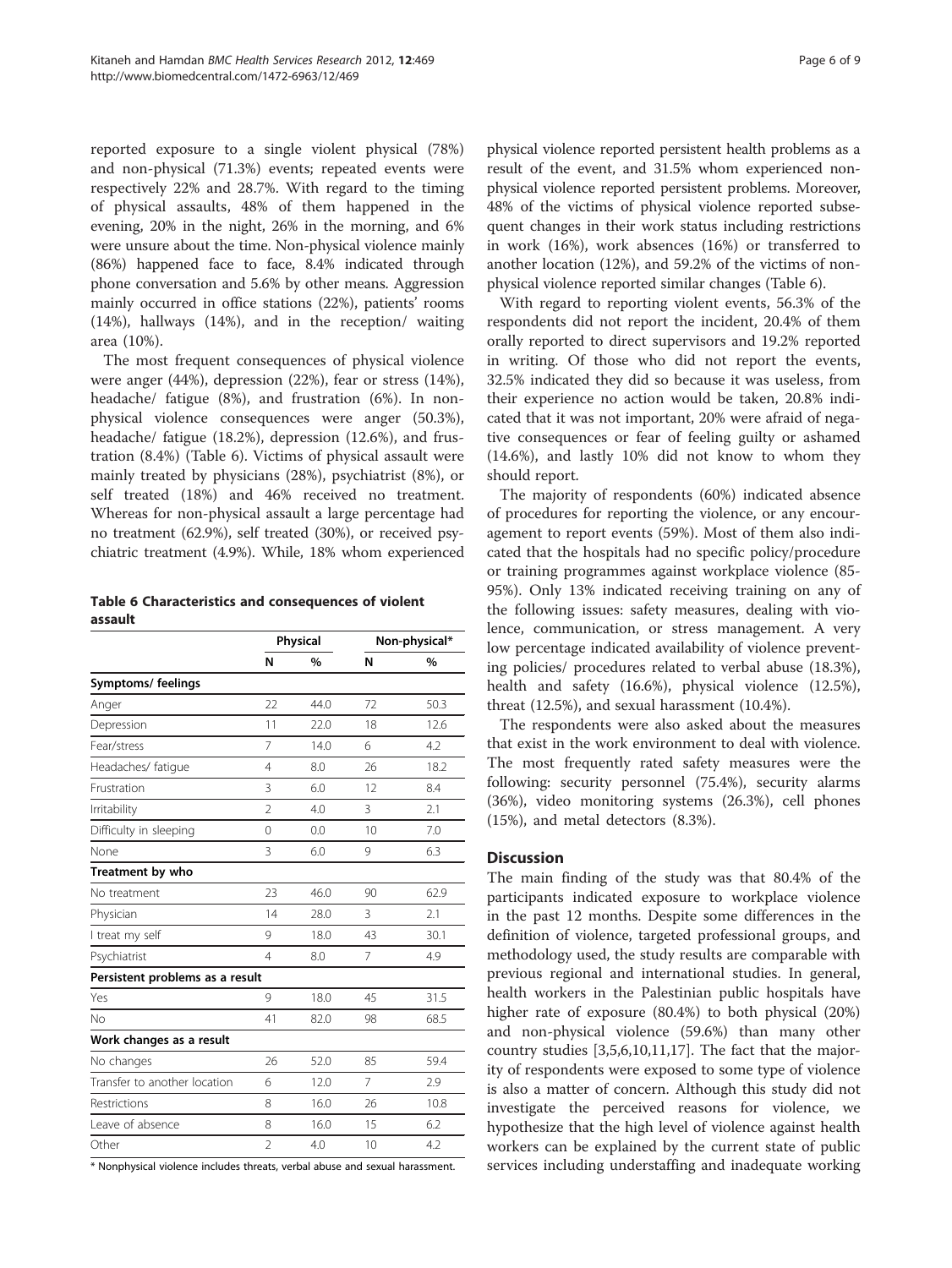conditions, frequent shortages of medicines and supplies, overcrowded hospitals and delays in receiving care as well as unmet patient needs/expectations [\[13,14\]](#page-8-0). Furthermore, this situation is exacerbated, as the study results indicated, by lack of violence preventing strategies such as policy/procedures, training, and lack of adequate safety measures to protect health workers from violence in Palestinian public hospitals. Evidence from other studies showed that such conditions and factors can result in violence against health workers [\[5](#page-8-0),[17](#page-8-0)-[19\]](#page-8-0). The dominant political instability and fragile economic conditions of the country could be other important causative factors. Difficult living conditions, frustration and stress in the daily life of Palestinians life probably increase the aggressive behavior against health workers; however, these factors were not examined in this study. AbuAlRub and colleagues [[7\]](#page-8-0) reported much higher level of violence against nurses in Iraq during political violence and economic instability. Increased violence against physicians in Israeli hospitals was also attributed to the deterioration of the economic and security situation [[18](#page-8-0)].

In this study, physicians were slightly more exposed to violence than nurses, although, the difference was not statistically significant ( $P > 0.05$ ). A study in Turkey [[19](#page-8-0)] also showed the higher exposure of physicians to violence compared to other professions, but conversely in a study from Saudi Arabia nurses were significantly more exposed than physicians [[9](#page-8-0)]. Culturally the medical profession in the Palestinian society is highly valued and dominant, which may account for this difference. Additionally, for that reason patients and relatives may hold higher expectations from physicians, dissatisfaction with health care can expose physicians to aggression more than other health care team members.

Certain characteristics have been found to increase the risk of workers being targets of workplace violence in the healthcare setting, including the workers' gender, age, years of experience, marital status, and previous workplace violence training [\[20\]](#page-8-0). In this study, inconsistent with other studies in Lebanon, Egypt, and Saudi Arabia [[6,10,11\]](#page-8-0), no significant differences in the overall exposure to violence between males and females were found. However, males exposure to physical violence in general was significantly higher than females  $(P < 0.05)$ . This was consistent with other studies from Arab countries in the region [\[5,10,11](#page-8-0)] and can be attributed to prevalent cultural norms rejecting disrespect to females in these societies. The logistic regression analysis, and in line with other studies [\[5,10,11,17](#page-8-0)] revealed that respondents with less experience in health sector and those with lower educational level were significantly associated with exposure to violence  $(P < 0.05)$ . Other studies provided evidence that as the age of health workers increased, the frequency of violence committed against them decreased [[5,10,11,17\]](#page-8-0). In this study, although significant association was found between respondents age groups and exposure to violence  $(P < 0.05)$ , however, after adjustment by multiple logistic regression this association became insignificant  $(P > 0.05)$ .

Detailed data on perpetrators were gathered in the study. Physical violence was mainly perpetrated by males of younger ages, and mainly those not impaired by illness, medications or substances. In comparison nonphysical violence was mainly perpetrated by females of older age and mainly unimpaired persons. Available evidence show that men are more likely and physically capable of enacting physical violence than women who are more likely to enact verbal violence [\[11,16,20\]](#page-8-0). Also we can infer from our results that most of these incidents contained intentional violence and aggressive behaviors without perpetrators being under influence of disease or substances.

When we look at the magnitude of violence we can see that the majority were single events. Assaults were most likely (68%) to happen in the evening and night shifts (2 pm-8 am). Similar results were reported in studies in the region for examples Kuwait, Iraq, Saudi Arabia, and Egypt [[5](#page-8-0),[7](#page-8-0),[9,10](#page-8-0)]. Higher rates of violence during this time can be also attributed to lower presence of hospital administration, and shortening of staff during the evening and night shifts that would require personnel to work alone [\[20](#page-8-0)]. Overloaded work demands place stress on human resources which would also increase conflict with patients and visitors. Consistence with research from Minnesota [[16\]](#page-8-0), most of the nonphysical violence occurred face to face (86%) and in places where staff, patients, and relatives were in direct contact (60%) such as office stations, patients' rooms, hallways, and reception/ waiting areas. This denotes inadequate communication skills between providers and recipients of care and weakness in dealing with violent acts or in how to engage the patients and families.

Many studies recognized emergency department as a particularly violent environment [\[21,22\]](#page-8-0). In the present study, not surprising, most of the events (28% of the physical and 24% of the non-physical assaults) happened in the emergency departments. These departments are usually attended by aggressive and stressed patients/ visitors and those patients who are impaired by substances who are more likely to commit violence against health workers [\[16,21,22](#page-8-0)].

Similar to many of the previous studies the patient relatives' and patients were frequently reported as the main source of violence [[3,7,9,11,16,17,19\]](#page-8-0). Nevertheless, a matter of concern was the proportion of violence created by colleagues or supervisors. About 14% of respondents who encountered physical violence and 37% encountered non-physical incidents from their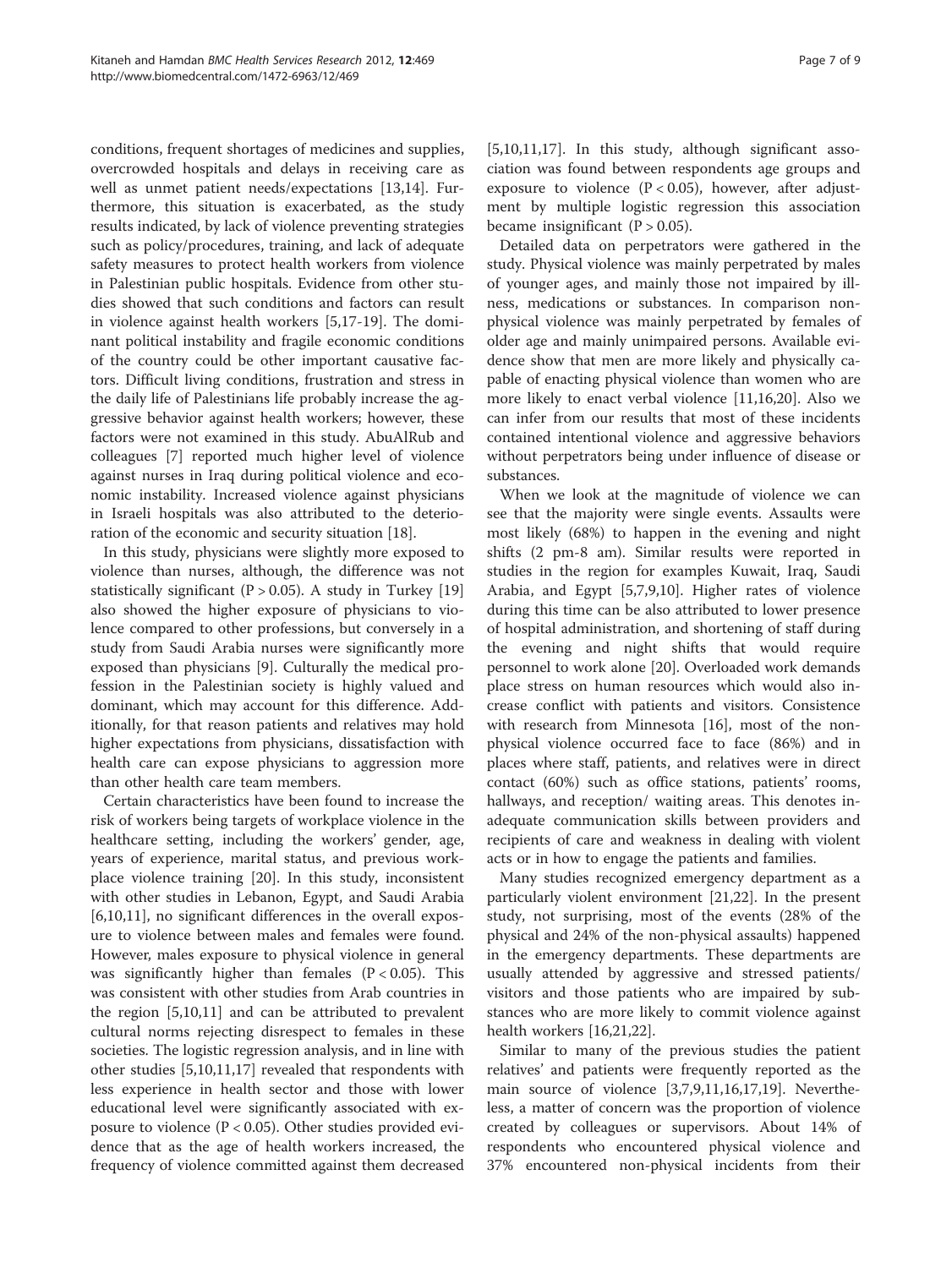co-workers specifically from physicians. This was found to be higher than some previous studies [[6](#page-8-0),[11](#page-8-0),[16](#page-8-0)]. Understaffing, job stress, low job satisfaction are among possible factors that might lead to aggression towards colleagues and co-workers in Palestinian hospitals. Miedema and colleagues [\[23](#page-8-0)] found that victims of co-worker violence reported a loss of confidence in their clinical abilities and this subsequently influenced their mental well being [[3\]](#page-8-0). In addition, the co-workers and colleagues violence has negative consequences on team cooperation and on the safety of patient care.

The magnitude of violence in Palestinian public hospitals represented in the frequency of exposure to more than one violent event during the past year (at least 22%) was higher than found in previous studies [\[5,16](#page-8-0)]. Moreover, 18% who experienced physical and 31.5% who experienced non-physical violence reported persistent problems as a result of the event. About half of those exposed did not receive any kind of treatment. This should be a matter of concern, especially as evidence shows that work related violence usually results in short and long term effects on the victims' physical, psychological state, and professional performance [[19](#page-8-0),[20](#page-8-0)]. Not surprisingly, most of the respondents indicated psychological and emotional feelings such as anger, fear, depression, stress and frustration. Other studies [[24](#page-8-0),[25](#page-8-0)] showed that individuals who experience nonphysical violence, and endure feelings/symptoms over time, may be at risk for adverse mental health outcomes such as acute stress disorder or post-traumatic stress syndrome. In fact, about half of those who experienced physical or non-physical violence reported subsequent changes in their work status including restrictions in work, absence or subsequent transfer to another location. Apparently, this was much higher than the available evidence showed [[9,16\]](#page-8-0). Attention should be given to violence deterrent policies and measures at the workplace as well as enforcement of the legal system after such events.

Low violence reporting level in this study (56.3%) was similar to previous studies [[3,5,7,11,16,17,19,26\]](#page-8-0). The respondents attributed their reluctance to report due to lack of clear procedures for reporting and management encouragement to report. Respondents believed that reporting is useless because hospital management will not take any action besides, the fear of consequences such as blame or revenge of perpetrators. However, it is believed that socio-cultural norms and values of Palestinian society have a great impact. From experience it is known that in many cases incidents are not formally reported and disputes are settled through the tribal system rather than going to the court. Moreover, in many cases health workers consider this as part of the job, therefore tolerating the assailants, and do not feel that they should support reporting the events. The MoH

should strengthen the incident reporting system in public hospitals and enforce laws to deter assaults against health workers as well as raising awareness in the community, and empower staff to cope with and report violence.

The study has some limitations, although a representative random sampling was used, due to time and resource restrictions, the study was limited to 5 public hospitals in the West Bank. Therefore these results may not be generalized to the whole hospital sector in Palestine. Moreover, the study used a retrospective self-reporting approach in data collection. This method depends on the ability of the participants to recall events in last 12 months previous to study, which might have potential biases.

#### Conclusions

This study employed a comprehensive approach to identify the incidence, magnitude, consequences and potential risk factors for workplace violence against physicians and nurses in Palestinian public hospitals. The MoH needs to introduce policy and strategies for prevention and management of workplace violence, enhancement of incident reporting and follow up on reported events as well as providing adequate physical and psychological support to victims of health workplace violence. There is a need to encourage reporting and follow up on incidents as well as providing adequate physical and psychological support to victims of health workplace violence. The results of the study can serve the development of appropriate policy and strategies on workplace violence against health workers and also can serve as the basis for future studies in the country. Further research on workplace violence in other sectors, and on causes of violence in health care settings are needed.

#### Abbreviations

MoH: Ministry of Health; WB: West Bank.

#### Competing interest

The authors declare that they have no competing interests.

#### Authors' contributions

MK has made substantial contributions to the conception and design of the study, acquisition of data, analysis and interpretation of the data, and drafting the manuscript.

MH has supervised the study. He also has made substantial contributions to conception and design, analysis and interpretation of data, and drafting the manuscript. Both authors have given final approval of the version to be published.

#### Acknowledgement

We acknowledge the Palestinian Ministry of Health cooperation and permission to conduct the study at public hospitals. We also gratefully acknowledge the participants for devoting their time to complete the survey. Finally, thanks go to Mrs. Suzy Dhaher for the English revision.

#### Received: 22 May 2012 Accepted: 18 December 2012 Published: 20 December 2012